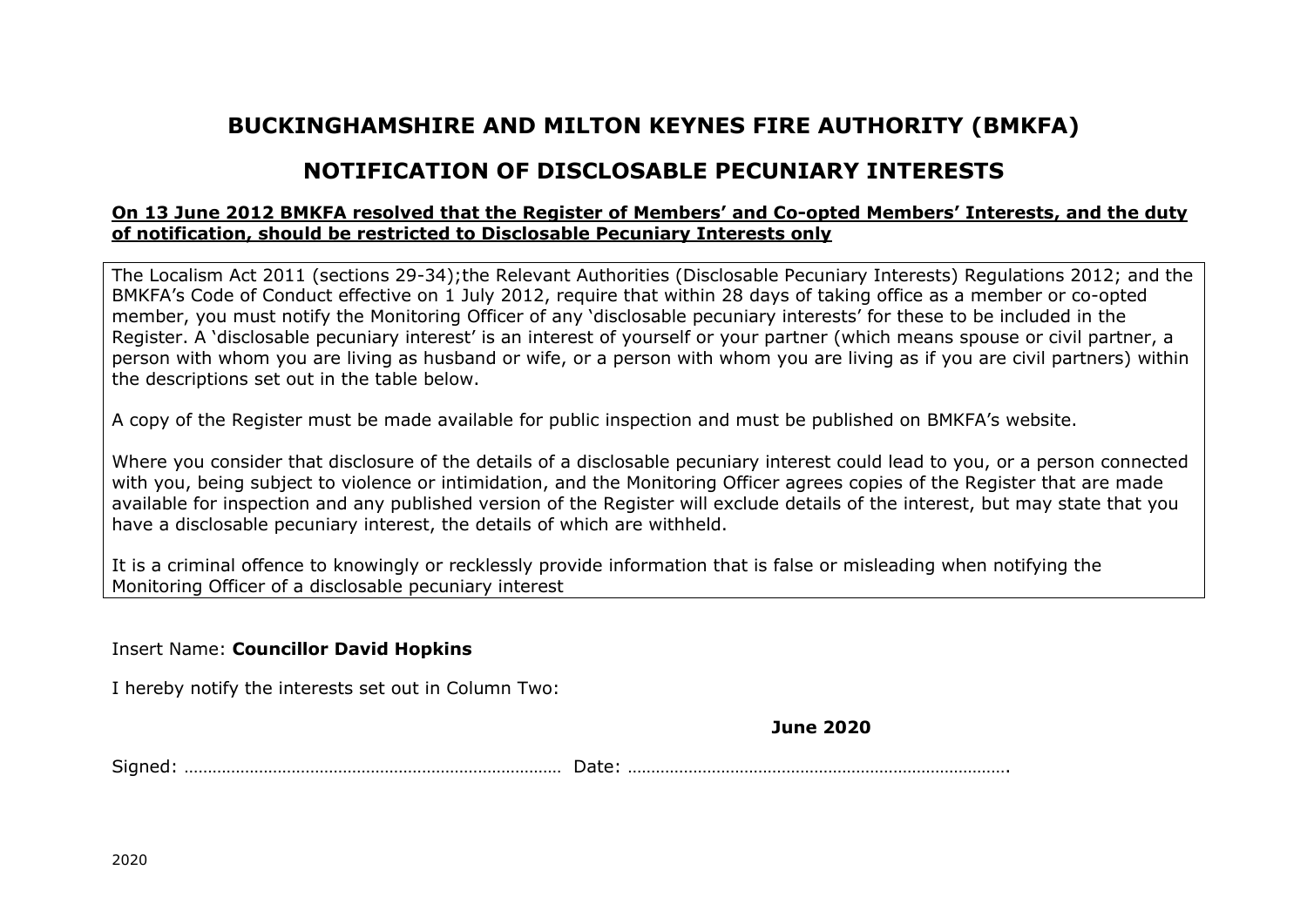| <b>Column One</b>           |                                                                                                                                                                                                                                                                                                                                                                                                                                                                 | <b>Column Two</b>               | [Notes]                                                                                                                                                                                                       |
|-----------------------------|-----------------------------------------------------------------------------------------------------------------------------------------------------------------------------------------------------------------------------------------------------------------------------------------------------------------------------------------------------------------------------------------------------------------------------------------------------------------|---------------------------------|---------------------------------------------------------------------------------------------------------------------------------------------------------------------------------------------------------------|
|                             |                                                                                                                                                                                                                                                                                                                                                                                                                                                                 |                                 | There is no requirement for you to<br>differentiate your disclosable<br>pecuniary interests between those<br>which relate to you personally and<br>those that relate to your spouse or<br>civil partner       |
| <b>Category of Interest</b> |                                                                                                                                                                                                                                                                                                                                                                                                                                                                 | <b>Member's Interests</b>       |                                                                                                                                                                                                               |
| 1.                          | Any employment, office, trade, profession<br>or vocation carried on for profit or gain<br>[i.e undertaken by you, or your spouse or<br>civil partner]                                                                                                                                                                                                                                                                                                           | Member of Milton Keynes Council |                                                                                                                                                                                                               |
| 2.                          | Any payment or provision of any other Nil<br>financial benefit (other than from BMKFA)<br>made or provided within the twelve<br>months preceding this notification in<br>respect of any expenses incurred by you in<br>carrying out duties as a member, or<br>towards your election expenses.<br>This includes any payment or financial<br>benefit from a trade union within the<br>meaning of the Trade Union and Labour<br>Relations (Consolidation) Act 1992 |                                 |                                                                                                                                                                                                               |
| 3.                          | Any contract which is made between you,<br>or your spouse or your civil partner* (or a<br>body in which you, or your spouse or your<br>civil partner, has a beneficial interest **)<br>and BMKFA-<br>(a) under which goods or services are to                                                                                                                                                                                                                   | Nil                             | * "spouse or civil partner" means a<br>person with whom you are living as<br>husband or wife, or a person with<br>whom you are living as if you are civil<br>partners<br>**"body in which you, or your spouse |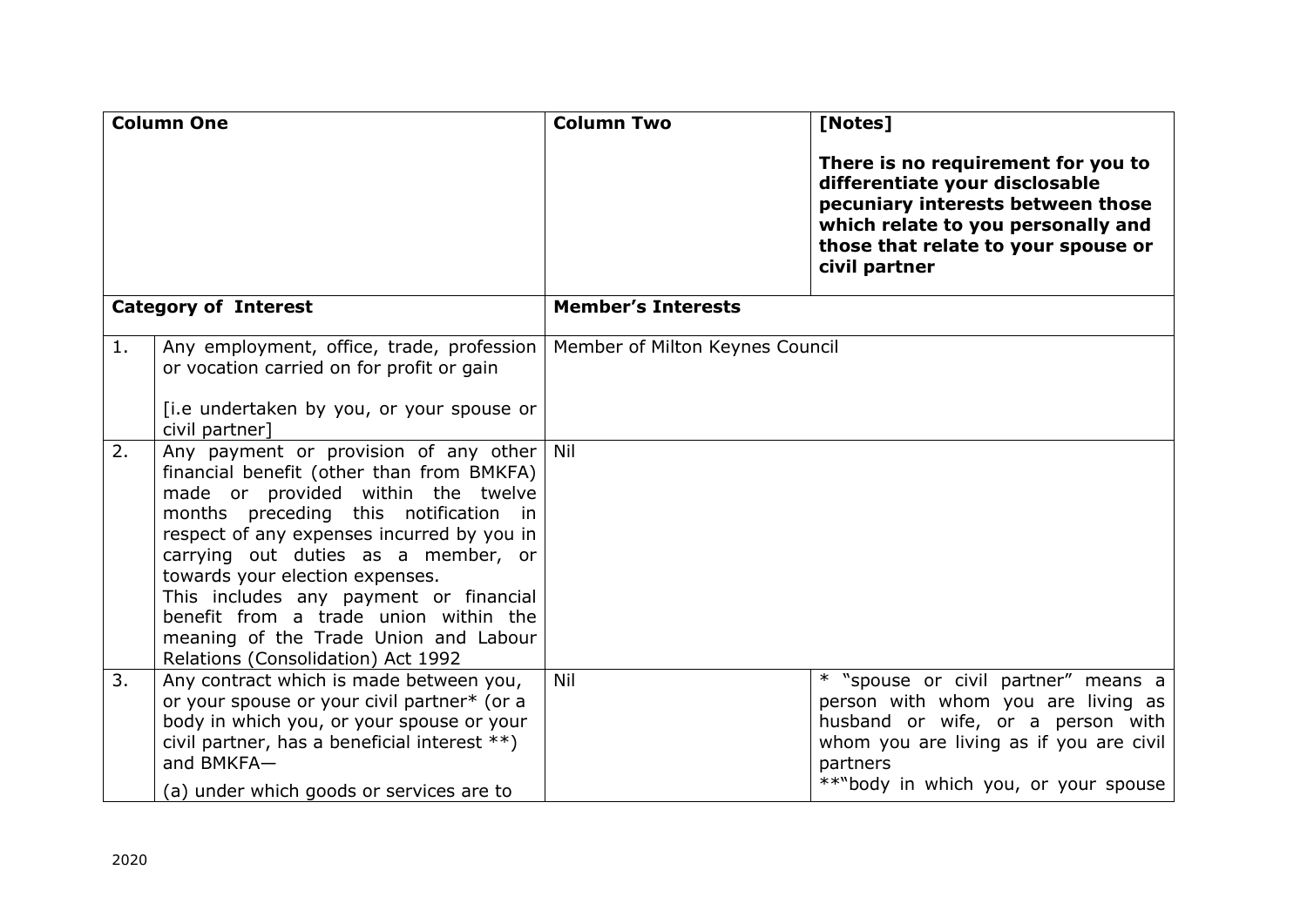|    | be provided or works are to be executed;<br>and<br>(b) which has not been fully discharged.                                                                                                              |                                                                                                                                             | or your civil partner has a beneficial<br>interest" means a firm in which you, or<br>your spouse or your civil partner is a<br>partner or a body corporate of which<br>you, or your spouse or your civil<br>partner is a director (or a member of<br>the committee of management of an<br>industrial and provident society), or in<br>the securities of which you, or your<br>spouse or your civil partner has a<br>beneficial interest |
|----|----------------------------------------------------------------------------------------------------------------------------------------------------------------------------------------------------------|---------------------------------------------------------------------------------------------------------------------------------------------|-----------------------------------------------------------------------------------------------------------------------------------------------------------------------------------------------------------------------------------------------------------------------------------------------------------------------------------------------------------------------------------------------------------------------------------------|
| 4. | Any beneficial interest in land *** which is<br>within the areas of Buckinghamshire and<br>Milton Keynes<br>[i.e of you, or of your spouse or your civil<br>partner,]                                    | 80 Walton Road, Wavendon,<br>Milton Keynes, MK17 8LW<br>and growing timber on 5<br>acres of land known as<br>Ironmongers Close,<br>Wavendon | ***"land"<br>excludes<br>an<br>easement,<br>servitude, interest or right in or over<br>land which does not carry with it a right<br>for you, or your spouse or your civil<br>partner (alone or jointly with another)<br>to occupy the land or to receive income                                                                                                                                                                         |
| 5. | Any licence (alone or jointly with others) to<br>occupy land in the areas of<br>Buckinghamshire and Milton Keynes for a<br>month or longer<br>[i.e held by you, or your spouse or your<br>civil partner] | Nil                                                                                                                                         |                                                                                                                                                                                                                                                                                                                                                                                                                                         |
| 6. | Any tenancy where (to your knowledge)-<br>(a) the landlord is BMKFA; and<br>(b) the tenant is a body in which you, or<br>your spouse or your civil partner, has a<br>beneficial interest **.             | Nil                                                                                                                                         |                                                                                                                                                                                                                                                                                                                                                                                                                                         |